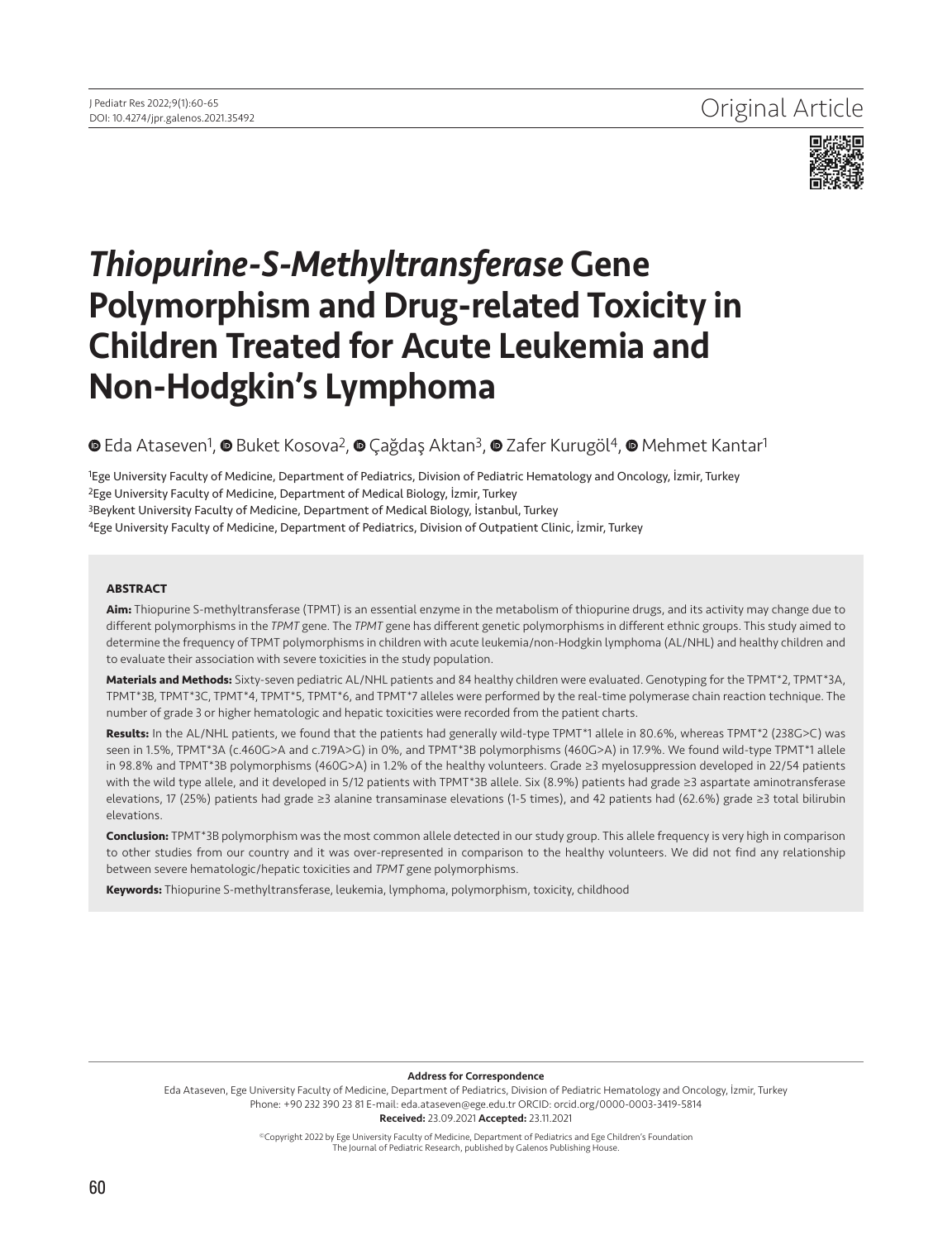### Introduction

Thiopurine drugs, such as 6-mercaptopurine (6-MP) and 6-thioguanine (6-TG), are cytotoxic agents used to treat acute leukemia and non-Hodgkin's lymphoma (NHL). Oral 6-MP is a mainstay of the maintenance therapy of acute lymphoblastic leukemia (ALL) and lymphoblastic lymphomas (LLs). Oral 6-TG is another thiopurine drug used in the maintenance treatment of acute myeloid leukemia (AML). One of the most frequent adverse effects of thiopurine drugs is myelosuppression, which is usually reversed by decreasing the dosage of the drug.

Thiopurine S-Methyltransferase (TPMT) is a cytosolic enzyme that converts thiopurine drugs into inactive metabolites via methylation reactions and it provides protection against 6-MP/6-TG drug toxicity (1). Usually, 90% of patients have normal TPMT activity. However, in 10% of patients, TPMT enzyme activity may be different due to different *TPMT* gene polymorphisms. Patients who carry homozygous *TPMT* gene polymorphisms with two nonfunctional *TPMT* genes (0.3%) have no TPMT enzyme activity and may experience life-threatening myelosuppression when taking thiopurine drugs (1,2). Patients with heterozygous mutations with one non-functional allele have intermediate enzyme activity and have a higher risk for toxicity than normal patients, but 40-70% can tolerate these drugs. Due to these life-threatening toxicities, the Clinical Pharmacogenetics Implementation Consortium (2013) and the US Food and Drug Administration (2015) recommended testing for *TPMT* gene polymorphism before starting mercaptopurine treatment and adjusting dosages according to gene status (2).

The *TPMT* gene is located on chromosome 6p22.3, and more than 23 single nucleotide polymorphisms have been reported (3). TPMT 1 (wild-type) allele codes the normal active enzyme. The most common alleles responsible for deficiency are TPMT 2 (c.238G>C), TPMT 3A (c.460G>A and c.719A>G), and TPMT 3C (c.719G>A). These account for 80-95% of deficient cases. TPMT 3A and 3B polymorphisms may result in an apparent lack of TPMT enzyme activity. On the other hand, TPMT 2 and TPMT 3C polymorphisms do not affect enzyme activity, but they result in a prominent decrease in TPMT protein levels (4,5). Therefore, patients with ALL, AML, and LL may have different sensitivities to thiopurines as a result of these genetic polymorphisms in the *TPMT* gene.

TPMT has different genetic polymorphisms in different ethnic groups. Therefore, we aimed to determine the frequency and type of TPMT polymorphisms in our study

population and assess its relationship with the hematologic and hepatic toxicities of 6-MP and 6-TG.

#### Materials and Methods

#### Subjects

This study included patients with leukemia, lymphoma, and healthy subjects as a control group. The healthy subjects were collected from those patients who were seen for any reason other than malignancy in the general pediatrics outpatient service. The local ethics committee approved this study, and informed consent was obtained from the parents.

Treatment protocols were ALL-Berlin-Franfurt-Münster-90 (BFM), ALL-BFM-95, and Türkiye ALL-2000 for ALL in consecutive years, while AML-BFM-93 was used for AML, and NHL-BFM-90 and 95 were used for LL. In the maintenance treatment of ALL and LL, 6-MP was given at a dosage of 50 mg/m2 /day and oral methotrexate was given weekly (total treatment duration two years for ALL). In the AML maintenance treatment, 6-TG was given at a dosage of 40 mg/m<sup>2</sup>/day for one year.

In the maintenance protocols, patients were given 100% of the estimated drug dosage if white blood cell (WBC) counts were between 2,000-3,000/mm<sup>3</sup> and 50% of the dosage if WBC counts were between 1,000-2,000/ mm3 . The drug is withdrawn in cases where WBC is less than 1,000/mm<sup>3</sup>. Similarly, the drug is withdrawn in cases where hepatotoxicity is ≥3 grade. The number of grade ≥3 hematologic (Hemoglobin, WBC, platelet counts) and hepatic toxicities [serum alanine transaminase (ALT), aspartate aminotransferase (AST), total bilirubin levels] were obtained from the patient charts by the investigators.

We used the Common Toxicity Criteria version 5 recommended by the National Cancer Institute for hematological and hepatic toxicity. The grades explain the severity of toxicity; Grade 1: Mild, Grade 2: Moderate, Grade 3: Severe, Grade 4: Life-threatening, Grade 5: Death (6).

The patients were followed up at the outpatient service bi-weekly. The highest value measured in each month was considered to be the toxicity value.

#### DNA Isolation and TPMT Genotyping

Genomic DNA was extracted from all subjects' peripheral blood leukocytes using the high pure polymerase chain reaction (PCR) template preparation kit (Roche Applied Science, Mannheim, Germany) and stored at -20 °C until use. Genotyping for the TPMT\*2, TPMT\*3A,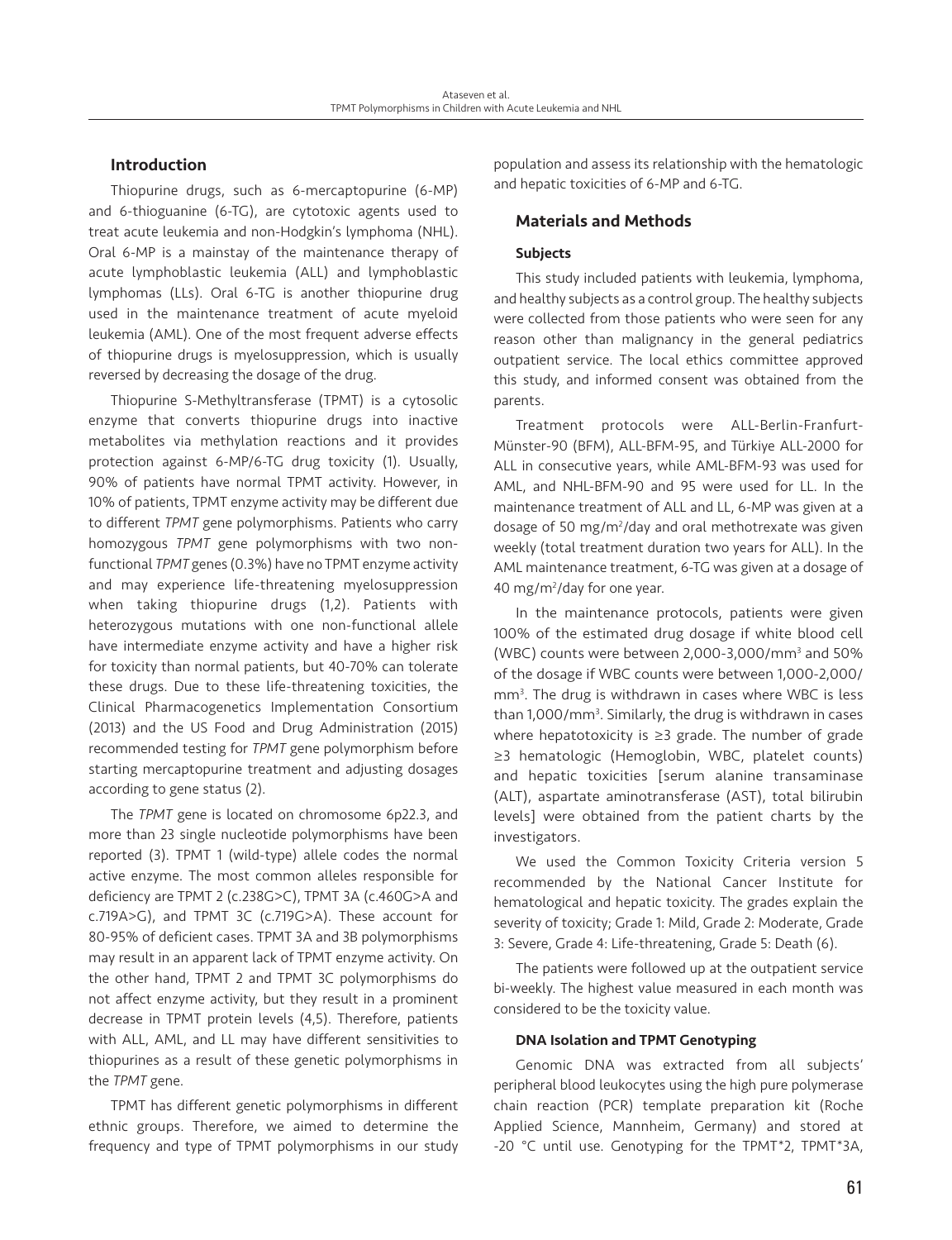TPMT\*3B, TPMT\*3C, TPMT\*4, TPMT\*5, TPMT\*6 and TPMT\*7 alleles was performed according to the modified protocol of Tai et al. (4) by means of real-time PCR using the Light Cycler® v.2.0 instrument (Roche Applied Science, Mannheim, Germany). For this purpose, specific primers and hybridization probes (TIB MOLBIOL, Berlin, Germany) for the analyzed alleles were used combined with the Light Cycler DNA Master Hybridization Probes Kit (Roche Applied Science, Mannheim, Germany). Polymorphic alleles were identified by the specific melting temperature (Tm) of the resulting amplicons.

#### Statistical Analysis

Data were analyzed using SPSS software (version 21.0). The means of the groups were analyzed using nonparametric tests. Correlation of the TPMT polymorphisms with different parameters was performed using the chisquare or Fisher's exact tests, and a p-value of <0.05 was considered statistically significant.

#### Results

The study group consisted of 67 patients (43 male, 24 female), and the mean age was 8.1 years (1-18 years). The diagnosis was ALL in 42, AML in 5, and LL in 20 patients. The control group consisted of 84 healthy children (34 male and 50 female) with a mean age of 9.5 years (1-18 years). Patient characteristics are given in Table I.

| <b>Table I.</b> Characteristic features of the patients |                   |  |  |  |  |  |  |
|---------------------------------------------------------|-------------------|--|--|--|--|--|--|
| Patients (n)                                            | Control group (n) |  |  |  |  |  |  |
| $8.1(1-18)$                                             | $9.5(1-18)$       |  |  |  |  |  |  |
| Gender                                                  |                   |  |  |  |  |  |  |
| 43                                                      | 34                |  |  |  |  |  |  |
| 24                                                      | 50                |  |  |  |  |  |  |
| <b>Disease</b>                                          |                   |  |  |  |  |  |  |
| 42                                                      |                   |  |  |  |  |  |  |
| 5                                                       |                   |  |  |  |  |  |  |
| 20                                                      |                   |  |  |  |  |  |  |
|                                                         |                   |  |  |  |  |  |  |

In the genotyping, we found that the patients in the study group had generally wild-type TPMT (\*1) allele at a prevalence of 80.6%, TPMT\*2 (G238C) at a prelence of 1.5 % and TPMT\*3B polymorphisms (G460A) at a prevalence of 17.9% (Table II). The polymorphisms detected were heterozygous mutations, and no homozygous mutations were detected. Other polymorphisms including TPMT\*3A, TPMT\*3C (A719G), TPMT\*3D, TPMT\*4 (G-A), TPMT\*5 (T146C), TPMT\*6 (A539T) and TPMT\*7 (T681G) were not detected.

In the control group, wild-type TPMT (\*1) was 98.8% and TPMT\*3B was 1.2%. Other polymorphisms were not detected. The leukemia-lymphoma patients were found to have less wild-type TPMT but more TPMT\*3B polymorphism (p=0.0001 and 0.0001) (Table II).

As for hematologic toxicity, only one patient (1.5%) developed grade ≥3 anemia (2 times) during maintenance treatment, and this patient had a wild-type TPMT allele. However, 28 patients (41.8%) developed grade ≥3 leukopenia. Of these patients, 22 of them had wild-type TPMT allele, 5 of them had TPMT\*3B polymorphism, and one of them had TPMT\*2 polymorphism. None of the patients developed grade ≥3 thrombocytopenia (Table III).

As for severe hepatic toxicity, six (8.9%) patients had grade ≥3 AST elevations, while 17 (25%) patients had grade ≥3 ALT elevations (1-5 times), and 42 patients (62.6%) had grade ≥3 total bilirubin elevations (1-23 times) (Table III).

We did not find any relationship between the numbers of severe (grade ≥3) hematologic/hepatic toxicities and *TPMT* gene polymorphisms in the statistical analysis.

#### **Discussion**

Thiopurine drugs, such as 6-MP and 6-TG are a mainstay of the maintenance therapy of acute leukemia and LLs. TPMT enzyme catalyzes the methylation and inactivation of thiopurine drugs. The enzyme activity is influenced by polymorphisms in the *TPMT* gene and TPMT has different genetic polymorphisms in different ethnic groups. It is important to know TPMT polymorphisms in the population

| Table II. TPMT polymorphism distribution of the patients                  |                     |                                                |                                                |  |  |  |  |
|---------------------------------------------------------------------------|---------------------|------------------------------------------------|------------------------------------------------|--|--|--|--|
| <b>TPMT</b> allele                                                        | <b>SNP position</b> | <b>Genotype distrubition</b><br>n=67 (patient) | <b>Genotype distrubition</b><br>n=86 (control) |  |  |  |  |
| TPMT <sub>1</sub>                                                         | Wild                | 54 (80.6)                                      | 85 (98.8)                                      |  |  |  |  |
| TPMT <sub>2</sub>                                                         | $238$ G $>C$        | 1(1.5)                                         |                                                |  |  |  |  |
| TPMT 3B                                                                   | 460 $G > A$         | 12 (17.9)                                      | 1(1.2)                                         |  |  |  |  |
| TPMT: Thiopurine S-methyltransferase, SNP: Single-nucleotide polymorphism |                     |                                                |                                                |  |  |  |  |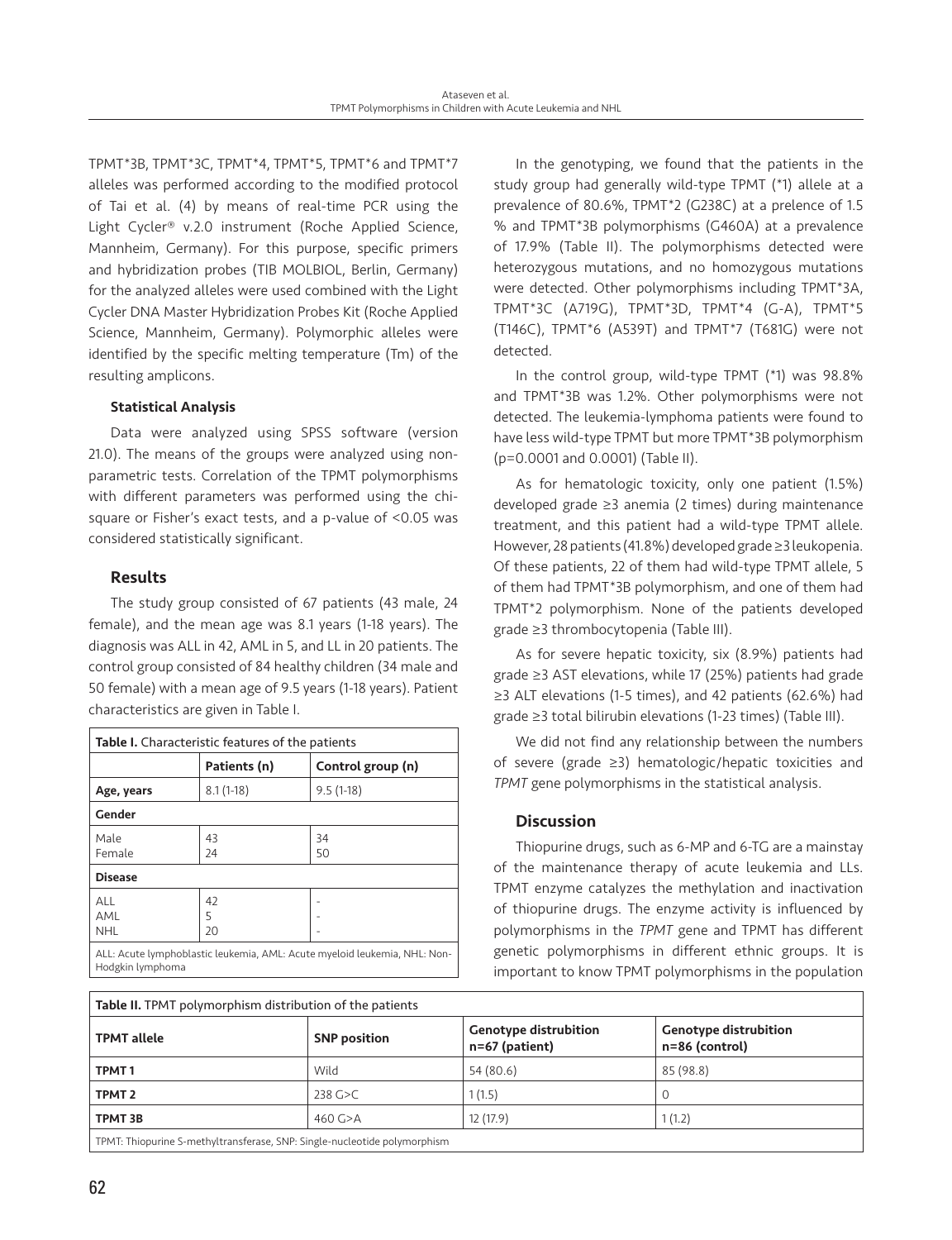Ataseven et al. TPMT Polymorphisms in Children with Acute Leukemia and NHL

| Table III. Grade $\geq$ 3 hematologic/hepatic toxicities in patients according to TPMT polymorphism (n=67) |         |         |        |            |                |                     |  |  |
|------------------------------------------------------------------------------------------------------------|---------|---------|--------|------------|----------------|---------------------|--|--|
|                                                                                                            | ALT (n) | AST (n) | T. Bil | Anemia (n) | Leukopenia (n) | Trombocytopenia (n) |  |  |
| TPMT <sub>1</sub>                                                                                          |         |         | 31     |            | 22             |                     |  |  |
| TPMT <sub>2</sub>                                                                                          |         |         |        |            |                |                     |  |  |
| <b>TPMT 3B</b>                                                                                             | O       |         | 10     |            |                | U                   |  |  |
| TPMT: Thiopurine S-methyltransferase, ALT: Alanine aminotransferase, AST: Aspartate aminotransferase       |         |         |        |            |                |                     |  |  |

to evaluate the safety of these drugs. Therefore, we aimed to determine the frequency and type of TPMT polymorphisms in Turkish children. The most common polymorphism was TPMT\*3B allele in healthy Turkish children (1.2%). Other polymorphisms (TPMT\*2, TPMT\*3B, TPMT\*3A, TPMT\*3C, TPMT\*3D, TPMT\*4, TPMT\*5, TPMT\*6, TPMT\*7) were not determined. There is a limited data about the TPMT polymorphisms in healthy Turkish children. Sayitoğlu et al. (7) analyzed TPMT genotypes in healthy Turkish individuals and detected the prevalence of the TPMT\*2 to be 2%, TPMT\*3B to be 0%, and TPMT\*3C to be 1.4%. However, this is different from our results. We did not detect TPMT\*2 and TPMT\*3C allels.

In the leukemia-lymphoma group, we found that leukemic children had wild type TPMT allele (TPMT\*1) in 80.6%, TPMT\*3B in 17.9%, and TPMT\*2 in 1.5%. Unlike other studies, TPMT\*3B allele frequency was very high in our patients. TPMT\*3B is a rare allele that is usually absent in many populations. Tumer et al. (8) studied 106 Turkish children with ALL and detected TPMT\*2 in 0%, TPMT\*3B in 0.9%, and TPMT\*3C in 0.9%. Similarly, Akın et al. (9) studied 169 children with leukemia and detected TPMT\*2 in 0%, TPMT\*3A in 1.7%, TPMT\*3B in 1.7%, and TPMT\*3C in 2.4%. We did not detect TPMT\*3C and TPMT\*3A in our population. This difference may be related to our study population. Our population was recruited from Western Anatolia. However, other studies were recruited from the Marmara region of Central Anatolia. Only a few studies have reported TPMT\*3B polymorphism as high in the literature. Moreno-Guerrero et al. (10) studied Mexican children with different cancer types and reported TPMT\*3B polymorphism at a rate of 7.5%. However, another study from Mexico reported TPMT\*3B to be 0.1% in leukemia patients (11). According to these results, we thought there might be regional differences within the same country. In Europe, TPMT-3B was only reported in the Spanish population to be 1.5%, and other studies from our country at a prevalence of 0.9-1.7% (7-9,12). Among Asian countries, an Iranian study reported TPMT\*3B allele to be 1.6% in the healthy population (13).

The increased TPMT\*3B allele frequency in the patient group compared to healthy children is striking in our study group. This result raises the question of whether these polymorphisms might affect leukemia susceptibility. We know that folate metabolism plays an important role in DNA synthesis and methylation. Deviations in the folate metabolism resulting from polymorphisms in genes encoding folate-dependent enzymes may affect susceptibility to leukemia. One of the most extensive series from Mexico studied 849 patients (428 ALL, 421 non-ALL), and they found TPMT polymorphism frequency to be higher in ALL patients but did not find it statistically significant (11). Previous studies from the Mexican population also reported TPMT polymorphisms are not a risk factor for ALL (14,15).

In our study, TPMT\*3C allele was not detected. However, TPMT\*3C is the most frequent allele in Asian and African populations (16). Leukemic children from Singapore were reported to have TPMT\*3C allele at a rate of 3% in the Chinese population, 2.3% in Malaysians, whereas children from Thailand have TPMT\*3C at a rate of 11% (17,18).

TPMT\*3A is the most common allele in the Caucasian and American populations but was not detected in our study. Lennard et al. (19) evaluated 1,320 children with ALL in England and detected TPMT\*3A at a rate of 4.5%, and TPMT\*3B at a rate of 0%. For the Serbian population, TPMT\*3A allele frequency was reported as 3.2% while TPMT\*2 was 0.2%, and TPMT\*3B was 0.5% (20).

TPMT\*2 is another less common allele. This allele has been detected 0-0.1% in Asian populations and 0.1-0.85% in European populations (11,13). On the other hand, two larger sample-sized studies in Iran reported this allele at a rate of 2.16-3.93% (13,21). In our study, TPMT\*2 frequency was 1.5%.

As for drug toxicity, theoretically, it can be assumed that children with heterozygous or homozygous polymorphisms might experience more hematologic or hepatic toxicities of 6-MP and 6-TG as a result of decreased enzyme activity, decreased thiopurine clearance from plasma, and accumulation of the drug in the body. There are many studies regarding thiopurine dosage and its relevance with TPMT alleles, but this research is very limited in the pediatric age group.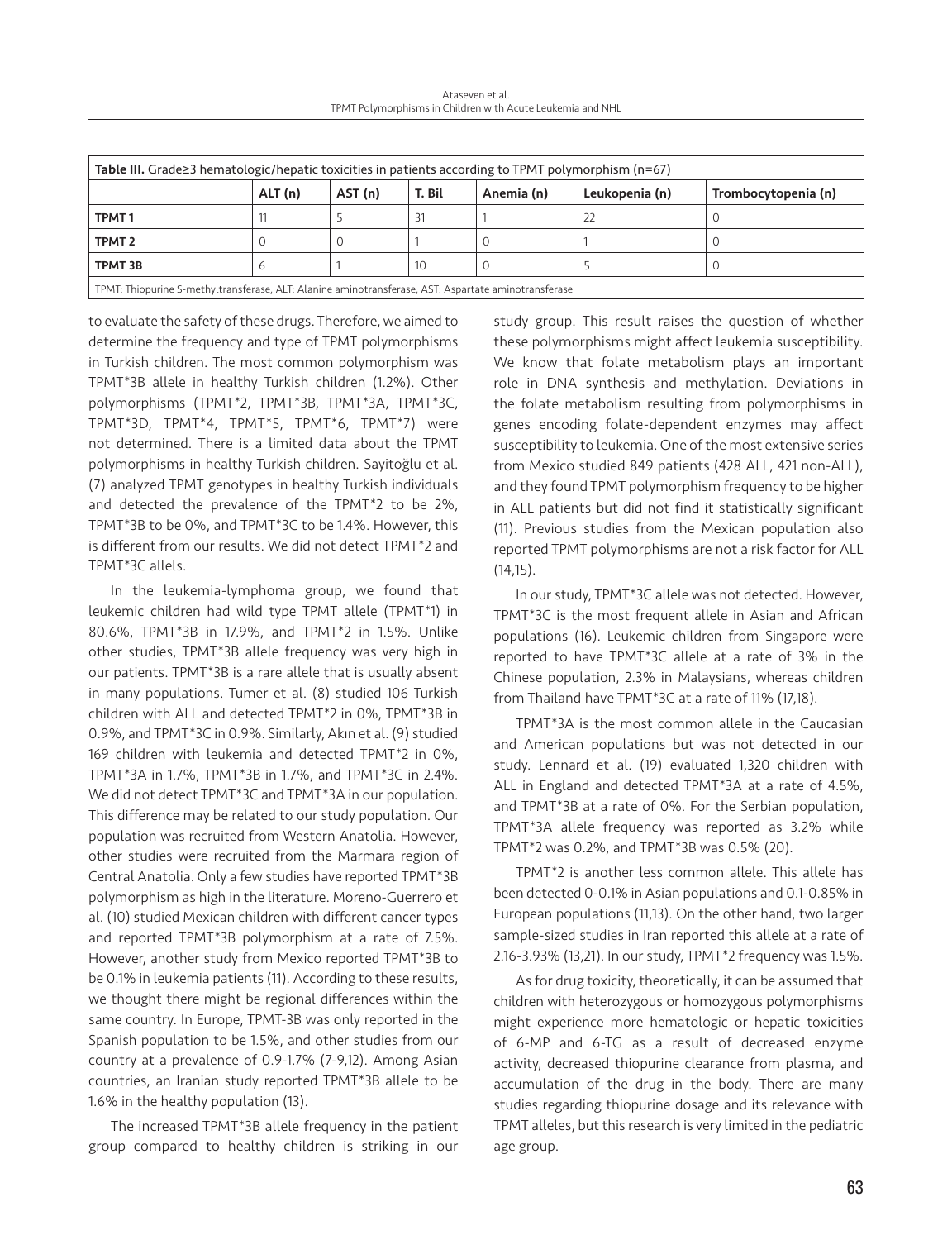Relling et al. (22) showed that 6-MP dose reductions due to toxicity, rates of thrombocytopenia, neutropenia, and hospitalization due to infection were highest among those patients homozygous for mutant TPMT, intermediate among heterozygous mutations, and lowest among wildtype patients. Interestingly, they showed hepatotoxicity tends to be more frequent in wild-type patients. We speculate that methylated metabolites probably contribute to hepatotoxicity. El-Rashedy et al. (23) had similar results when they reported TPMT mutant patients to have a high risk of hematological toxicity, but there was no statistically significant increase in hepatotoxicity. However, we did not find any relationship between the hematologic/hepatic toxicity and *TPMT* gene polymorphisms. Similar to our findings, Ayesh et al. (24) evaluated 56 ALL patients in the Palestinian territories. Out of 14 myelosuppression cases, only one patient had TPMT polymorphism and this reported myelosuppression could not be explained only by the existence of polymorphism. Farfan et al. (25) studied 103 Chilean ALL children and detected polymorphisms of TPMT\*3A in 7%, and TPMT\*3C in 1%. However, they did not find any relationship between toxicity and wild-type or mutant alleles (25). These results suggest the effect of other genetic factors or other polymorphisms in the development of toxicity.

In the last decade, several studies have shown that there are many genes involved in thiopurine metabolism and drug intolerance, such as BCC4, ABCC5, IMPDH1, ITPA, SLC28A3, XDH and NUDT15 (26). Especially, NUDT15 and ITPA are the most important of these. NUDT15 is an enzyme involved in the metabolism of thiopurine drugs and has shown a strong association with thiopurine intolerance. Yang et al. (27) reported that NUDT15 polymorphism causes susceptibility to thiopurine-induced myelosuppression. However, Moradveisi et al. (28) reported that TPMT and NUDT15 polymorphisms are quite rare and, therefore, the ITPA polymorphism is important. They found that the ITPA polymorphism was more common in their study group and that there was a significant relationship between the ITPA polymorphism and the dosing intensity of 6-MP (28). Interestingly, a study from our country showed that TPMT and ITPA variants were rare in our population, but SLC01B1 polymorphisms were common, and these variants were associated with thiopurine intolerance (29).

#### Conclusion

In conclusion, *TPMT* gene polymorphisms are important because of life-threatening complications during 6-MP and 6-TG therapies. TPMT\*3B polymorphism, which is described as being rare in the published data, was the most common allele detected in our AL/NHL patient group. Our study showed different results from previous studies in Turkey. We did not find a possible relationship between polymorphisms and severe hematologic or hepatic toxicities.

#### **Ethics**

Ethics Committee Approval: The Local Ethics Committee of Ege University Faculty of Medicine approved this study (approval number: 05-4/5, date: 28.04.2021).

Informed Consent: Informed consent was obtained from the parents.

Peer-review: Externally peer-reviewed.

#### Authorship Contributions

Concept and Design: E.A., B.K., Ç.A., Z.K., M.K., Data Collection or Processing: B.K., Ç.A., Analysis Interpretation: E.A., Literature Search: M.K., Writing: E.A., M.K.

Conflict of Interest: The authors declare that they have no conflict of interest.

Financial Disclosure: The authors declared that this study received no financial support.

#### References

- 1. Azimi F, Jafariyan M, Khatami S, Mortazavi Y, Azad M. Assessment of thiopurine-based drugs according to thiopurine-S-methyltransferase genotype in patients with acute lymphoblastic leukemia. Iran J Ped Hematol Oncol 2014; 4:32-8.
- 2. Dean L, Kane M. Mercaptopurine Therapy and TPMT and NUDT15 Genotype. In: Pratt VM, Scott SA, Pirmohamed M, et al (eds). Medical Genetics Summaries: Bethesda, National Center for Biotechnology Information (US), 2012.
- 3. Szumlanski C, Otterness D, Her C, et al. Thiopurine methyltransferase pharmacogenetics: human gene cloning and characterization of a common polymorphism. DNA Cell Biol 1996; 15:17-30.
- 4. Tai HL, Krynetski EY, Schuetz EG, Yanishevski Y, Evans WE. Enhanced proteolysis of thiopurine S-methyltransferase (TPMT) en-coded by mutant alleles in humans (TPMT\*3A, TPMT\*2): mechanisms for the genetic polymorphism of TPMT activity. Proc Natl Acad Sci USA 1997; 10:94:6444-9.
- 5. Wang L, Nguyen TV, McLaughlin RW, Sikkink LA, Ramirez-Alvarado M, Weinshilboum RM. Human thiopurine S-methyltransferase pharmacogenetics: variant allozyme misfolding and aggresome formation. Proc Natl Acad Sci U S A 2005; 28:102:9394-9.
- 6. https://ctep.cancer.gov/protocoldevelopment/electronic\_ applications/docs/ctcae\_v5\_quick\_reference\_5x7.pdf Published: November 27, 2017.
- 7. Sayitoğlu MA, Yıldız İ, Hatırnaz Ö, Özbek U. Common Cytochrome p4503A (CYP3A4 and CYP3A5) and Thiopurine S-methyl trans-ferase (TPMT) polymorphisms in Turkish population. Turk J Med Sci 2006; 36:11-5.